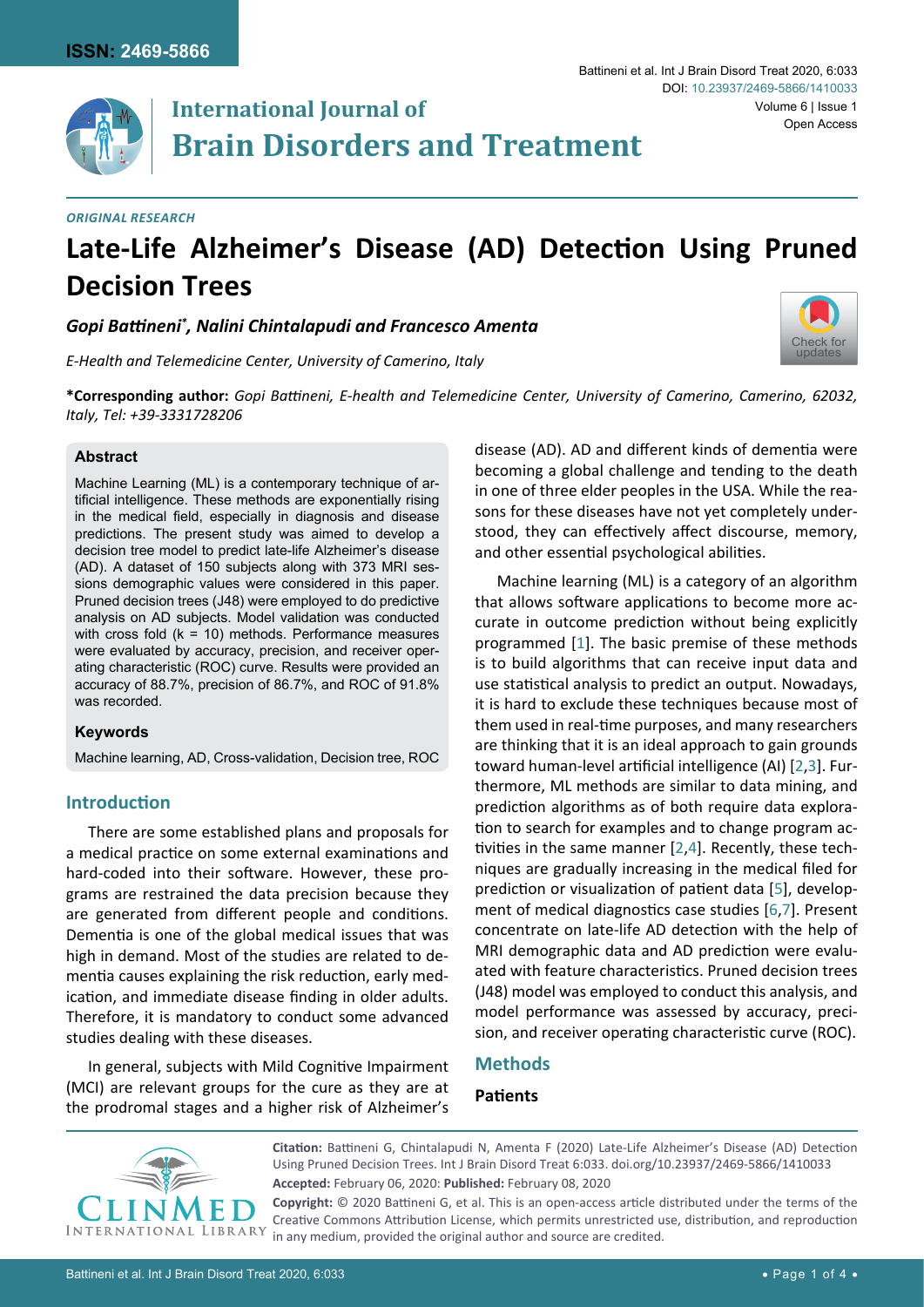A dataset of consists of 150 patients (i.e., subjects) of demographic MRI data with age ranging from 60 to 96 were considered. All Subjects are giving in informed consent and extracted from the open Access Series of Imaging Studies (OASIS) [[8\]](#page-3-7). Each subject was exposed at least two scanning sessions and a total of 373 MR session information was available. All subjects associated with right hand irrespective gender. Present AD status was decided by the clinical dementia ratio (CDR) and each session was categorized into 3 groups of 146 AD (demented), 190 AD $_{\text{non}}$ (Non-demented), and 37 AD $_{\rm con}$  (converted).

#### **Decision trees**

Decision trees are the conventional model of machine learning techniques and produce results with higher accuracy when compared to others. An algorithmic methodology developed these that data splitting was done by distinct conditions [[9\]](#page-3-8). Many studies were considered decision trees as a great approach to conducting a predictive analysis. In AD prediction, we begin from the tree root feature and compare this feature with other tree node features. Based on the correlation, we pursue the branch relating to that value and jump to the next node [[10](#page-3-9)]. It is important to keep different AD groups and other tree internal nodes until we achieve a leaf node with a predicated class.

#### **Results**

Based on the AD group, all the features were exposed to the J48 decision trees model. Cross (k-fold) validation (CV) techniques were employed to validate the model. The CV is a resampling technique with a unique parameter 'k,' which used in model evaluation on a limited data sample. Based 'k' value data can split into test and train groups. The cross-validation was conducted with  $k = 5$  to avoid fitting issues, which means of five data folds (or subgroups) for testing and k-5 folds for training purposes had used. For generating pruning decision tree, we considered limited features of CDR, MMSE, n-WBV, gender, and MR delay since these are highly correlated with the group category.

Model performance was evaluated by accuracy, precision, and area under receiver operating characteristic curve (AU-ROC). Data preprocessing was conducted by selection of highly correlated features coupled with AD group. Model training was held between the target AD group and rest of the features, model drive the operation of dementia forecasting along performance measures and confusion matrix [\(Figure 1](#page-1-0)).

From [Figure 1](#page-1-0), it is evident 331 were correctly classified among 373 MRI sessions with an accuracy of 88.7%. Weighted average of true positive prediction (i.e., precision) of 86.7% was recorded. Precision (or sensitivity) was calculated by the ratio of true positives and a total number of positive predictions. For example, the precision of true AD subjects is evaluated as 91.3% (Equation 1).

| <i>TrueADsubjects</i>               | 188<br>$\frac{188}{100}$ * 100 = 91.3% | (1) |
|-------------------------------------|----------------------------------------|-----|
| $True(AD + ADnon + ADcon) subjects$ | $188 + 18$                             |     |

<span id="page-1-0"></span>

| <b>Correctly Classified Instances</b>  |     |                |                                                    | 331                      |          | 88.7399% |             |
|----------------------------------------|-----|----------------|----------------------------------------------------|--------------------------|----------|----------|-------------|
| Incorrectly Classified Instances       |     |                |                                                    | 11.2601%<br>42           |          |          |             |
| Kappa statistic                        |     |                |                                                    | 0.7992                   |          |          |             |
| Mean absolute error                    |     |                |                                                    | 0.1085                   |          |          |             |
| Root mean squared error                |     |                |                                                    | 0.2609                   |          |          |             |
| Relative absolute error                |     |                |                                                    | 28.1314%                 |          |          |             |
| Root relative squared error            |     |                |                                                    | 59.4574%                 |          |          |             |
| <b>Total Number of Instances</b>       |     |                |                                                    | 373                      |          |          |             |
|                                        |     |                | --------- Detailed Accuracy By Class ------------- |                          |          |          |             |
|                                        |     |                |                                                    | Precision                | ROC Area |          | Class       |
|                                        |     |                |                                                    | 0.913                    | 0.937    |          | Nondemented |
|                                        |     |                |                                                    | 0.924                    | 0.962    |          | Demented    |
|                                        |     |                |                                                    | 0.409                    | 0.650    |          | Concerted   |
| Weighted Avg.                          |     |                |                                                    | 0.867                    | 0.918    |          |             |
| ---------- Confusion Matrix ---------- |     |                |                                                    |                          |          |          |             |
|                                        |     |                |                                                    |                          |          |          |             |
| a                                      | b   | C              | $\le$ -- classified as                             |                          |          |          |             |
| 188                                    | 1   | 1 <sup>1</sup> | $a =$ Nondemented                                  |                          |          |          |             |
| 0                                      | 134 | 12             | $b =$ Demented                                     |                          |          |          |             |
| 18                                     | 10  | 9 <sub>l</sub> | $c =$ Converted                                    |                          |          |          |             |
|                                        |     |                |                                                    | Figure 1: Model outcome. |          |          |             |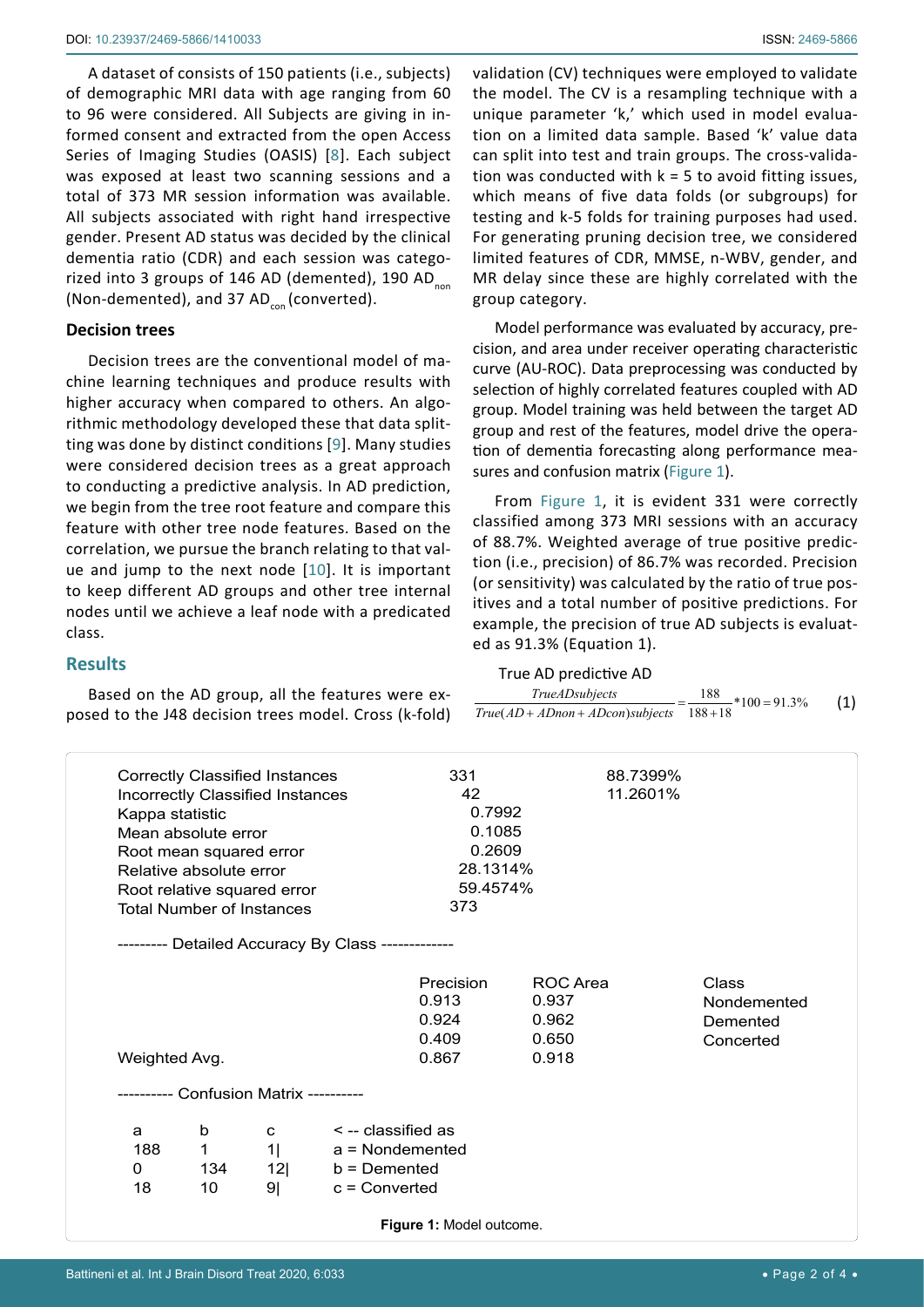<span id="page-2-0"></span>



<span id="page-2-1"></span>

The J48 pruned decision tree with a central node of CDR can be observed [\(Figure 2\)](#page-2-0). If the branch CDR  $\leq$  0,

MRI session classification was done as  $AD_{\text{non}}$  with an accuracy of 92%. The second branch CDR > 0, splitting